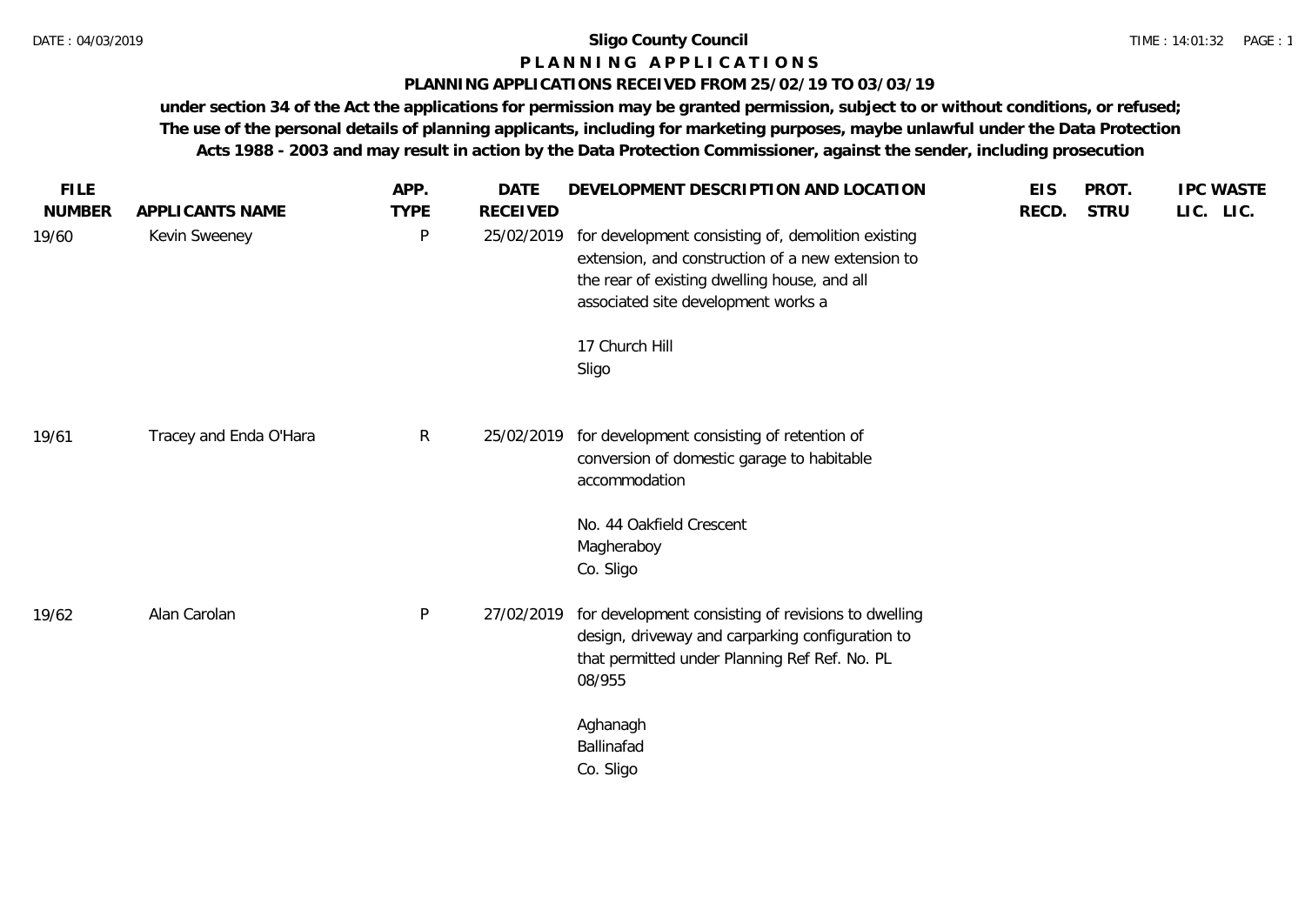#### **P L A N N I N G A P P L I C A T I O N S**

## **PLANNING APPLICATIONS RECEIVED FROM 25/02/19 TO 03/03/19**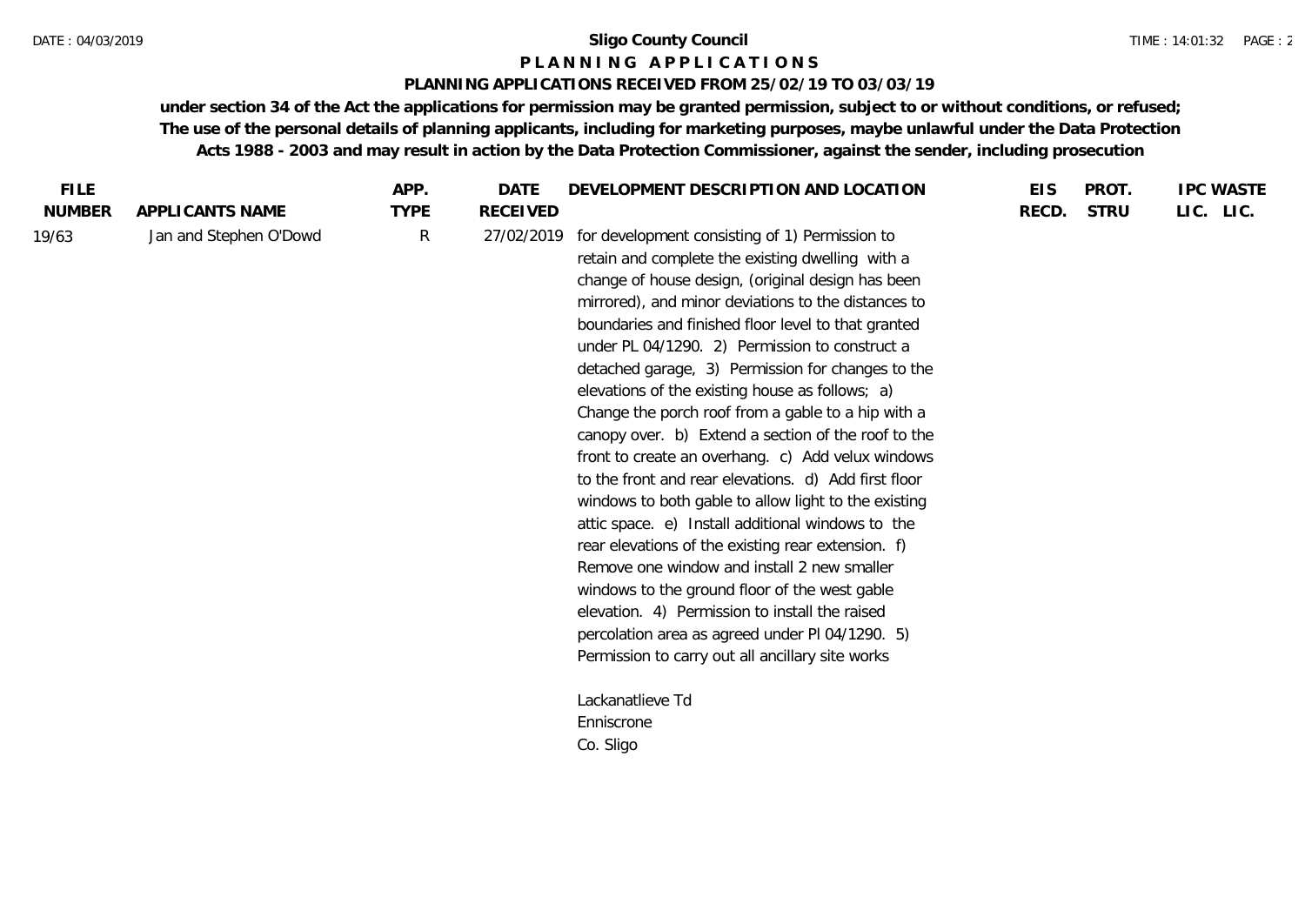#### **P L A N N I N G A P P L I C A T I O N S**

## **PLANNING APPLICATIONS RECEIVED FROM 25/02/19 TO 03/03/19**

| <b>FILE</b>   |                            | APP.         | DATE       | DEVELOPMENT DESCRIPTION AND LOCATION                                                                                                                                                                                                                                                                                                                                           | <b>EIS</b> | PROT.       | <b>IPC WASTE</b> |
|---------------|----------------------------|--------------|------------|--------------------------------------------------------------------------------------------------------------------------------------------------------------------------------------------------------------------------------------------------------------------------------------------------------------------------------------------------------------------------------|------------|-------------|------------------|
| <b>NUMBER</b> | APPLICANTS NAME            | <b>TYPE</b>  | RECEIVED   |                                                                                                                                                                                                                                                                                                                                                                                | RECD.      | <b>STRU</b> | LIC. LIC.        |
| 19/64         | Aaron and Niamh Tonry      | $\mathsf{P}$ | 28/02/2019 | for development consisting of the construction of<br>new single storey dwelling with mezzanine level,<br>on-site wastewater treatment system with associated<br>percolation area, construction of new entrance<br>incorporating access road to proposed house and<br>second access road to the adjoining agricultural land<br>and all other associates site works<br>Cloonlurg |            |             |                  |
|               |                            |              |            | Drumfin                                                                                                                                                                                                                                                                                                                                                                        |            |             |                  |
|               |                            |              |            | Co. Sligo                                                                                                                                                                                                                                                                                                                                                                      |            |             |                  |
| 19/65         | Roger & Patricia McCarrick | P            | 01/03/2019 | Development consisting of permission for change of<br>use of existing domestic garage to self-catering<br>accomodation and associated site works all at<br>existing house.<br>Rathscanlon<br>Tubbercurry<br>Co. Sligo                                                                                                                                                          |            |             |                  |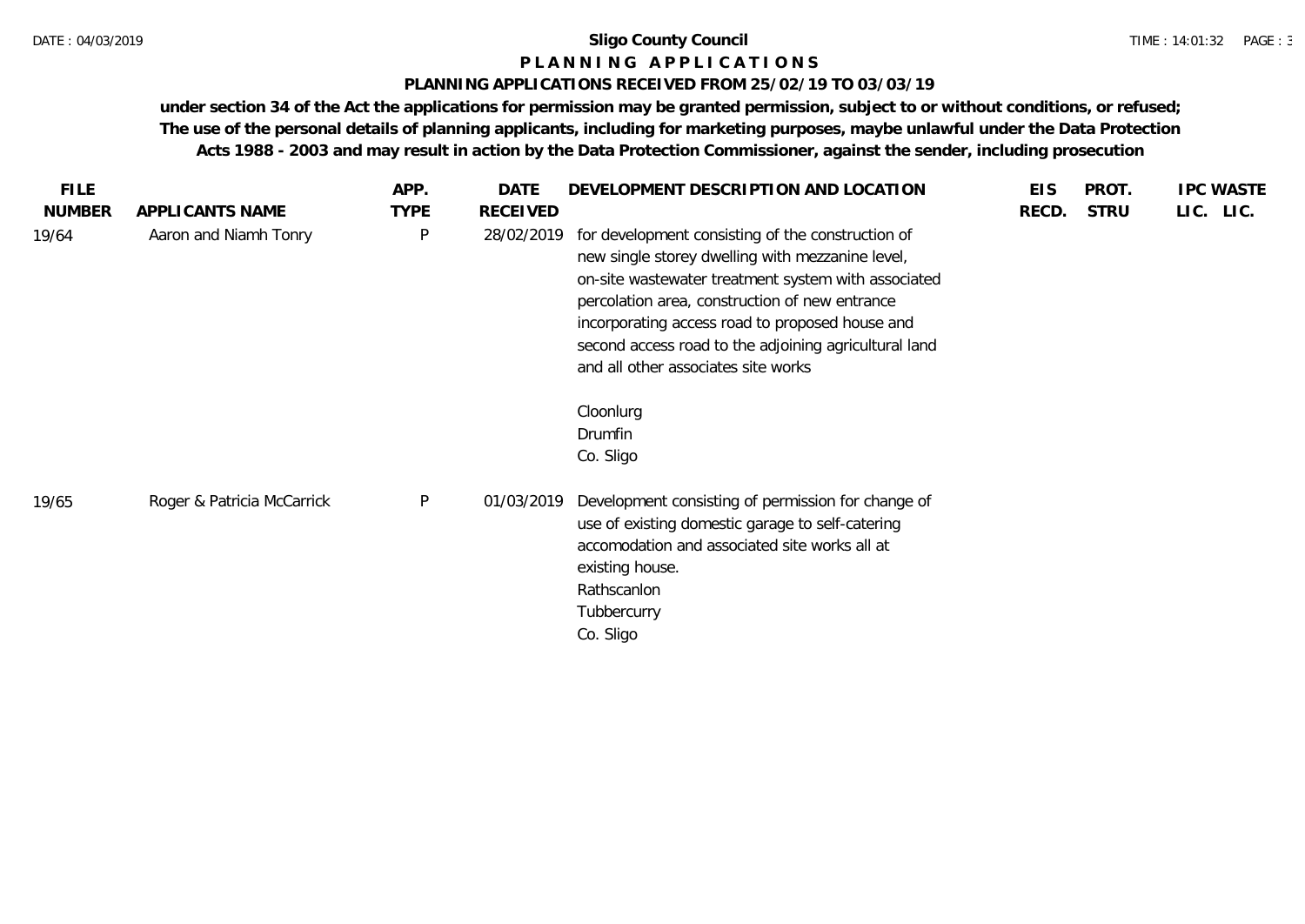## **P L A N N I N G A P P L I C A T I O N S**

# **PLANNING APPLICATIONS RECEIVED FROM 25/02/19 TO 03/03/19**

| <b>FILE</b>            | APPLICANTS NAME | APP.<br><b>TYPE</b> | <b>DATE</b><br><b>RECEIVED</b> | DEVELOPMENT DESCRIPTION AND LOCATION                                                                                                                                                                                                                                                                    | <b>EIS</b> | PROT.<br><b>STRU</b> | <b>IPC WASTE</b> |
|------------------------|-----------------|---------------------|--------------------------------|---------------------------------------------------------------------------------------------------------------------------------------------------------------------------------------------------------------------------------------------------------------------------------------------------------|------------|----------------------|------------------|
| <b>NUMBER</b><br>19/66 | Bobby Hogg      | $\mathsf{R}$        | 01/03/2019                     | for development consisting of (1) Retain the existing<br>Sun Room extension to the front and side of existing<br>house. (2) Retain the extension to the rear of<br>existing detached garage and (3) Retain the existing<br>storage shed. (4) Retain all associated site works,<br>all at existing house | RECD.      |                      | LIC. LIC.        |
|                        |                 |                     |                                | Carrowkeel<br>Ballymote<br>Co. Sligo                                                                                                                                                                                                                                                                    |            |                      |                  |
| 19/67                  | Justin Kelleher | P                   | 01/03/2019                     | Development consisting of a single storey extension<br>to the rear of the existing house, all associated site<br>works and retention consisting of a detached single<br>storey garage.<br>Finnure<br>Dromard<br>Co. Sligo                                                                               |            |                      |                  |
| 19/68                  | Denis Healy     | P                   | 01/03/2019                     | Development consisting of construction of a dwelling<br>house, installation of effluent treatment system with<br>percolation area, construction of site entrance and<br>access road and carry out all associated site works.<br>Ballygreighan Td<br>Co. Sligo                                           |            |                      |                  |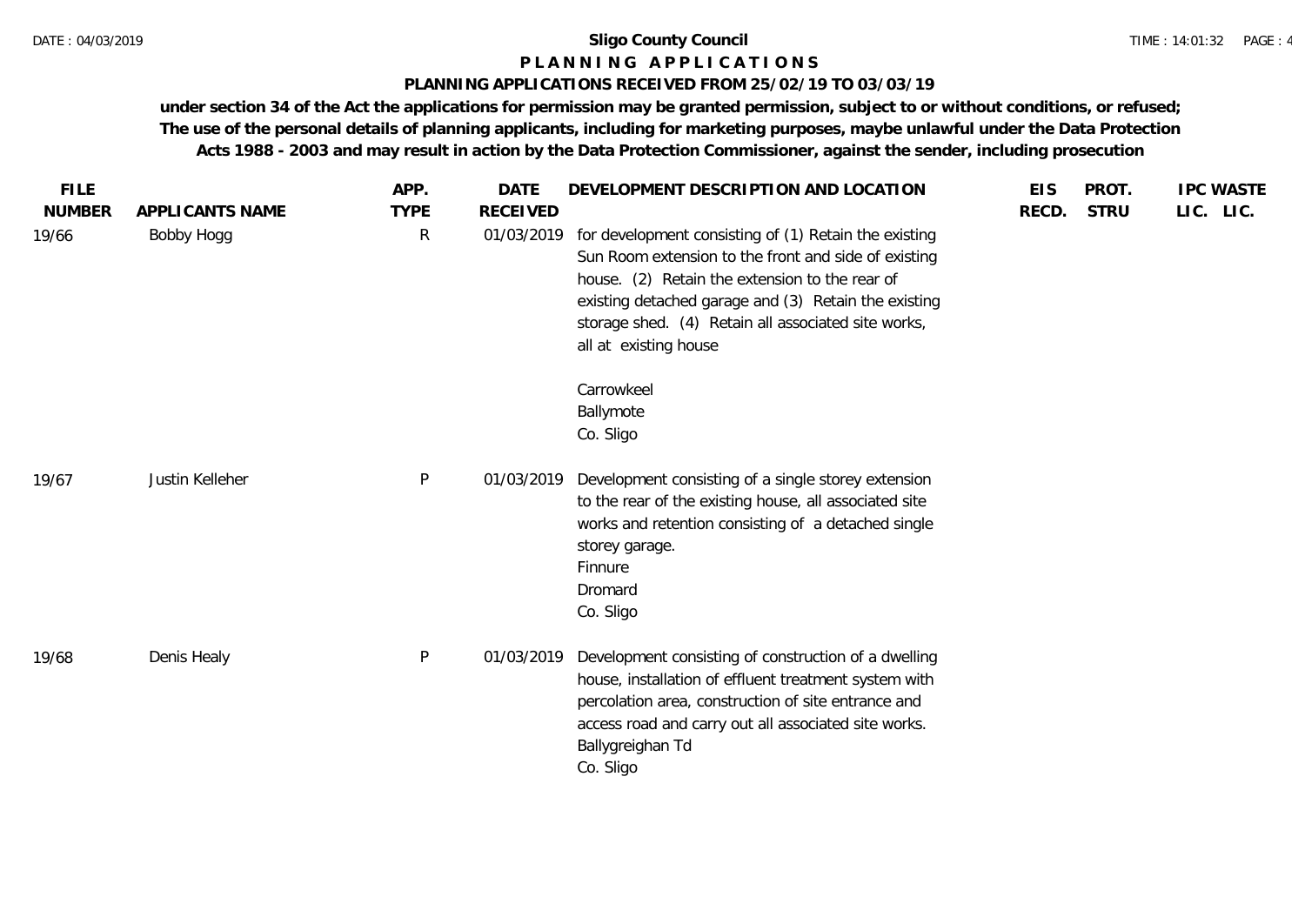#### **P L A N N I N G A P P L I C A T I O N S**

#### **PLANNING APPLICATIONS RECEIVED FROM 25/02/19 TO 03/03/19**

**under section 34 of the Act the applications for permission may be granted permission, subject to or without conditions, or refused; The use of the personal details of planning applicants, including for marketing purposes, maybe unlawful under the Data Protection Acts 1988 - 2003 and may result in action by the Data Protection Commissioner, against the sender, including prosecution**

| FILE.         |                     | APP.         | <b>DATE</b> | DEVELOPMENT DESCRIPTION AND LOCATION                                                                                                                                                                                                              | <b>EIS</b> | PROT.       | <b>IPC WASTE</b> |
|---------------|---------------------|--------------|-------------|---------------------------------------------------------------------------------------------------------------------------------------------------------------------------------------------------------------------------------------------------|------------|-------------|------------------|
| <b>NUMBER</b> | APPLICANTS NAME     | <b>TYPE</b>  | RECEIVED    |                                                                                                                                                                                                                                                   | RECD.      | <b>STRU</b> | LIC. LIC.        |
| 19/69         | Nigel and Edel Bell | $\mathsf{P}$ | 01/03/2019  | for development consisting of conversion of the attic<br>of existing dwelling house and include minor works<br>and alterations to existing floor plans and elevations<br>together with the carrying out of all associated<br>ancillary site works |            |             |                  |
|               |                     |              |             | No. 8 Marella<br>Bartragh Td<br>Enniscrone<br>Co. Sligo                                                                                                                                                                                           |            |             |                  |
|               | Total: 10           |              |             |                                                                                                                                                                                                                                                   |            |             |                  |

\*\*\* END OF REPORT \*\*\*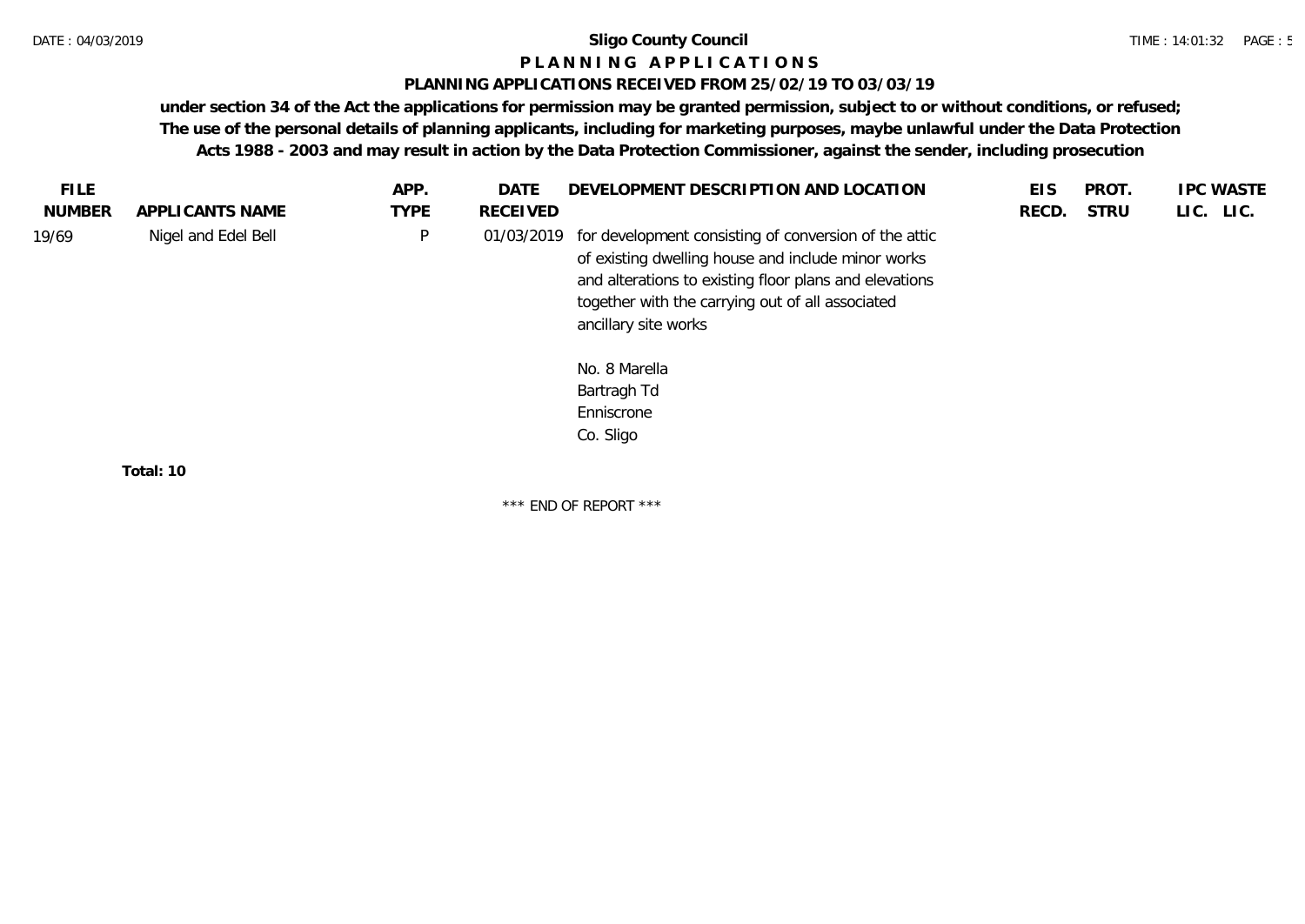# **P L A N N I N G A P P L I C A T I O N S**

#### **PLANNING APPLICATIONS GRANTED FROM 25/02/2019 TO 03/03/2019**

**in deciding a planning application the planning authority, in accordance with section 34(3) of the Act, has had regard to submissions or observations recieved in accordance with these Regulations;**

**The use of the personal details of planning applicants, including for marketing purposes, maybe unlawful under the Data Protection Acts 1988 - 2003 and may result in action by the Data Protection Commissioner, against the sender, including prosecution.**

| <b>FILE</b>   |                      | APP.        | <b>DATE</b>     |                                                                                                                                                                                                     | M.O.        | M.O.          |
|---------------|----------------------|-------------|-----------------|-----------------------------------------------------------------------------------------------------------------------------------------------------------------------------------------------------|-------------|---------------|
| <b>NUMBER</b> | APPLICANTS NAME      | <b>TYPE</b> | <b>RECEIVED</b> | DEVELOPMENT DESCRIPTION AND LOCATION                                                                                                                                                                | <b>DATE</b> | <b>NUMBER</b> |
| 18/501        | Karl Clarke          | P           | 18/12/2018      | for development consisting of the construction of a 6 bay<br>slatted shed and manure pit together with all ancillary<br>works                                                                       | 01/03/2019  | P91/19        |
|               |                      |             |                 | Soodry<br>Skreen<br>Co. Sligo                                                                                                                                                                       |             |               |
| 19/5          | Tommy & Elisha Brady | P           | 09/01/2019      | Development consisting of the following: Conversion of<br>attic to playroom/study and alterations to south west<br>(new window) and south east (new window and<br>rooflights) of existing dwelling. | 25/02/2019  | P83/19        |
|               |                      |             |                 | No 17, The Lodges<br>Carrrigeenboy<br>Castledargan<br>Co Sligo                                                                                                                                      |             |               |
| 19/7          | Michael Langan       | P           | 15/01/2019      | Development consisting of construction of a 6 bay slatted<br>cubicle shed (526 sq. m. plan floor area) with<br>underground slurry storage tank, concrete apron and<br>associated site works.        | 25/02/2019  | P89/19        |
|               |                      |             |                 | Attichree<br>Enniscrone<br>Co Sligo                                                                                                                                                                 |             |               |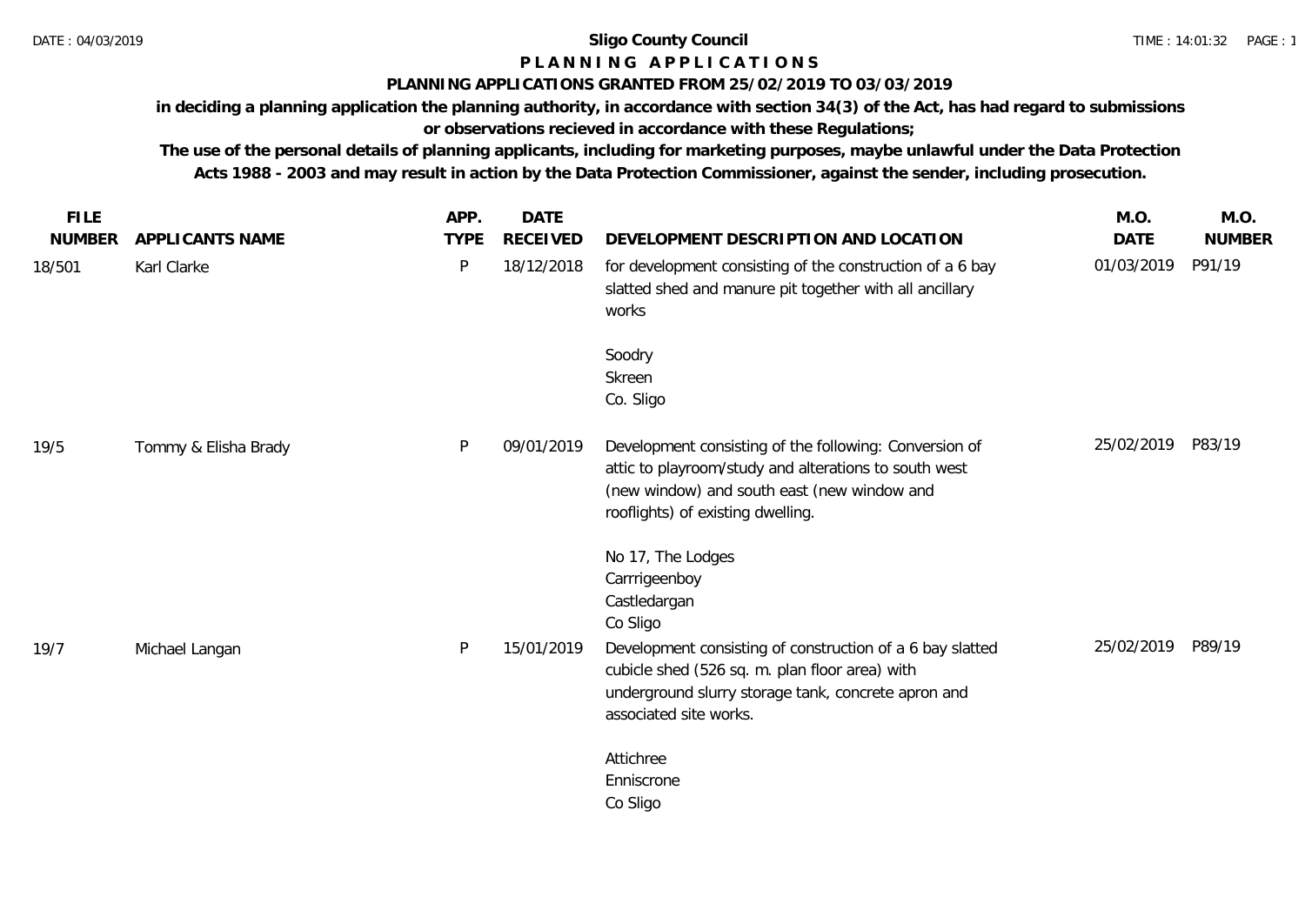# **P L A N N I N G A P P L I C A T I O N S**

### **PLANNING APPLICATIONS GRANTED FROM 25/02/2019 TO 03/03/2019**

**in deciding a planning application the planning authority, in accordance with section 34(3) of the Act, has had regard to submissions** 

**or observations recieved in accordance with these Regulations;**

**The use of the personal details of planning applicants, including for marketing purposes, maybe unlawful under the Data Protection Acts 1988 - 2003 and may result in action by the Data Protection Commissioner, against the sender, including prosecution.**

| FILE  |                        | APP. | DATE |                                                             | M.O.              | M.O           |
|-------|------------------------|------|------|-------------------------------------------------------------|-------------------|---------------|
|       | NUMBER APPLICANTS NAME |      |      | TYPE RECEIVED DEVELOPMENT DESCRIPTION AND LOCATION          | DATE              | <b>NUMBER</b> |
| 19/13 | Margaret Davis         |      |      | 21/01/2019 Development consisting of the installation of an | 01/03/2019 P92/19 |               |
|       |                        |      |      | ventilation extractor system to serve existing premises     |                   |               |

River Inn Coolaney TD Co Sligo

**Total: 4**

\*\*\* END OF REPORT \*\*\*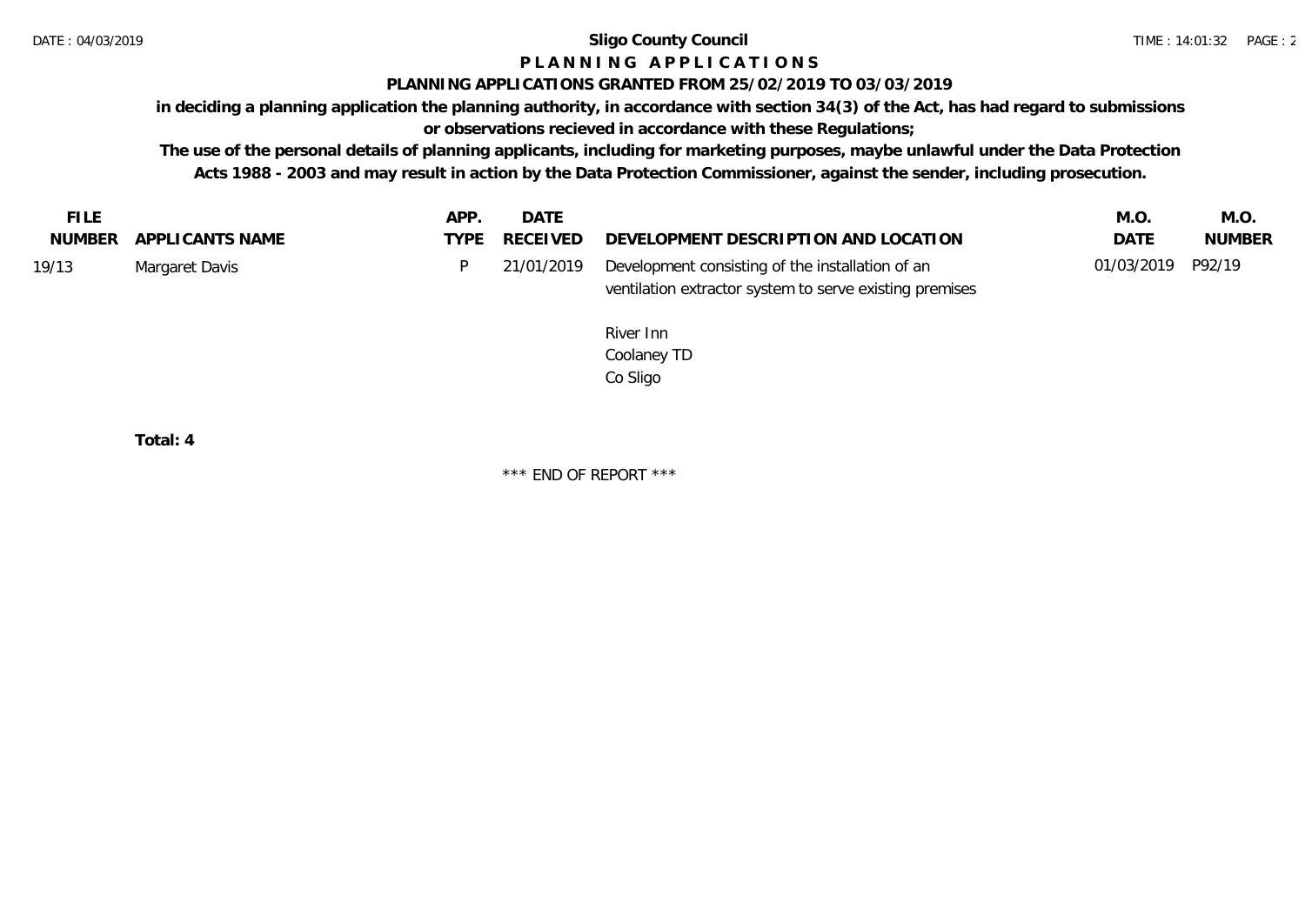# **P L A N N I N G A P P L I C A T I O N S**

#### **PLANNING APPLICATIONS REFUSED FROM 25/02/2019 TO 03/03/2019**

**in deciding a planning application the planning authority, in accordance with section 34(3) of the Act, has had regard to submissions or observations recieved in accordance with these Regulations;**

**The use of the personal details of planning applicants, including for marketing purposes, maybe unlawful under the Data Protection Acts 1988 - 2003 and may result in action by the Data Protection Commissioner, against the sender, including prosecution.**

| <b>FILE</b>   |                                                     | A DE | $\sim$ $\sim$ $\sim$<br>DA I | <b>ENT DESCRIPTION AND</b><br>$\cap$ nn.<br>)E\/F<br>. JIEN L<br>பட | IVI.U       | IVI.U         |
|---------------|-----------------------------------------------------|------|------------------------------|---------------------------------------------------------------------|-------------|---------------|
| <b>NUMBER</b> | <b>ANTS NAME</b><br>A DDI<br>$\sqrt{2}$<br>CAN<br>u | TVDL | ◡⊢                           | <b>OCATION</b>                                                      | <b>DATF</b> | <b>NUMBER</b> |

/

**Total: 0**

\*\*\* END OF REPORT \*\*\*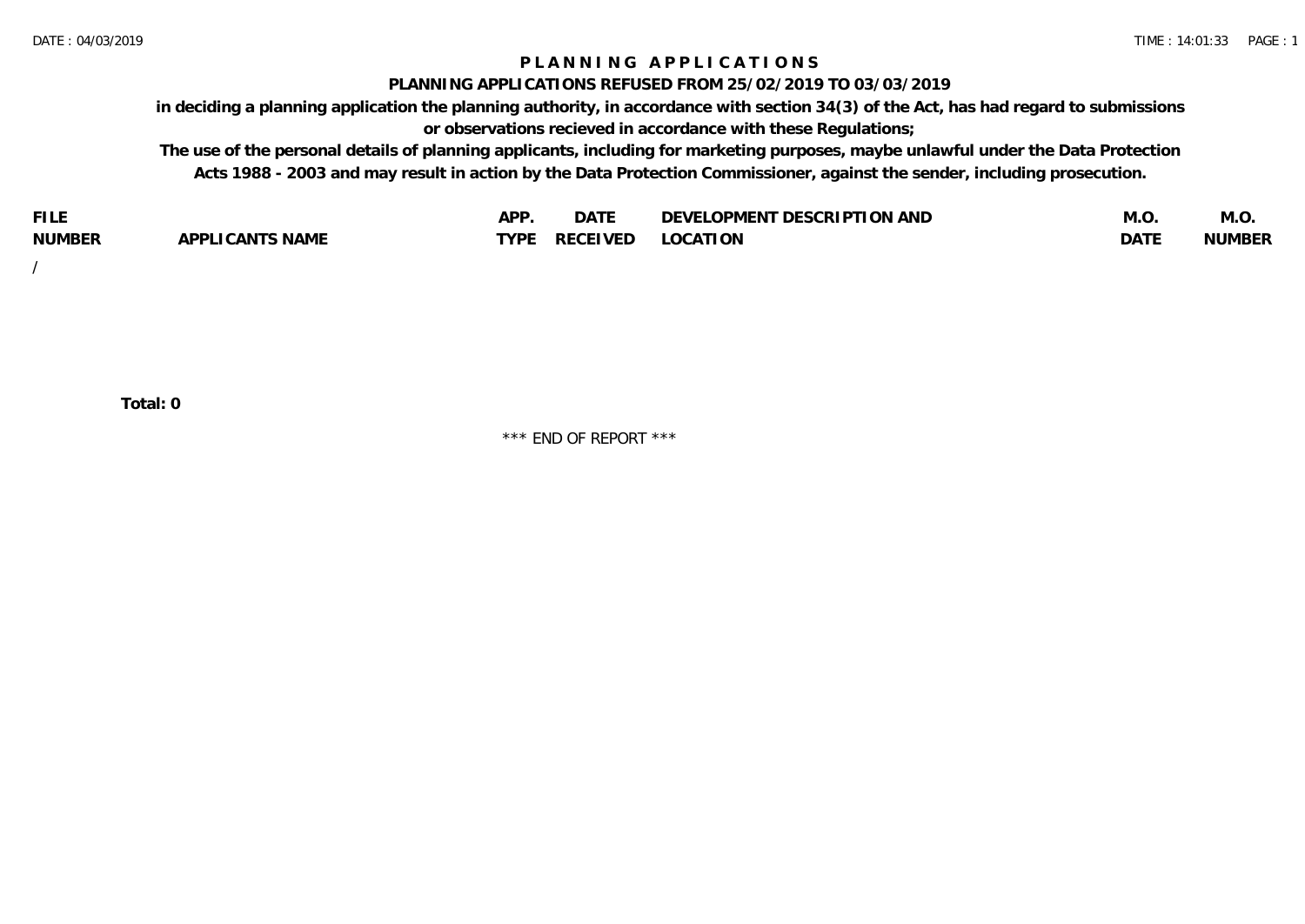# **A N B O R D P L E A N A L A APPEAL DECISIONS NOTIFIED FROM 25/02/2019 TO 03/03/2019**

| <b>FILE</b> | APPLICANTS NAME<br>NUMBER AND ADDRESS | APP.<br><b>TYPE</b> | <b>DECISON</b><br>DATE | L.A.<br>DEC. | DEVELOPMENT DESCRIPTION AND LOCATION | B.P.<br>DEC. DATE | DECISION |
|-------------|---------------------------------------|---------------------|------------------------|--------------|--------------------------------------|-------------------|----------|
|             |                                       |                     |                        |              |                                      |                   |          |
|             | Total:                                | $\overline{0}$      |                        |              |                                      |                   |          |

**\*\*\*\*\*\*\*\*\*\*\*\* END OF REPORT \*\*\*\*\*\*\*\*\*\*\*\***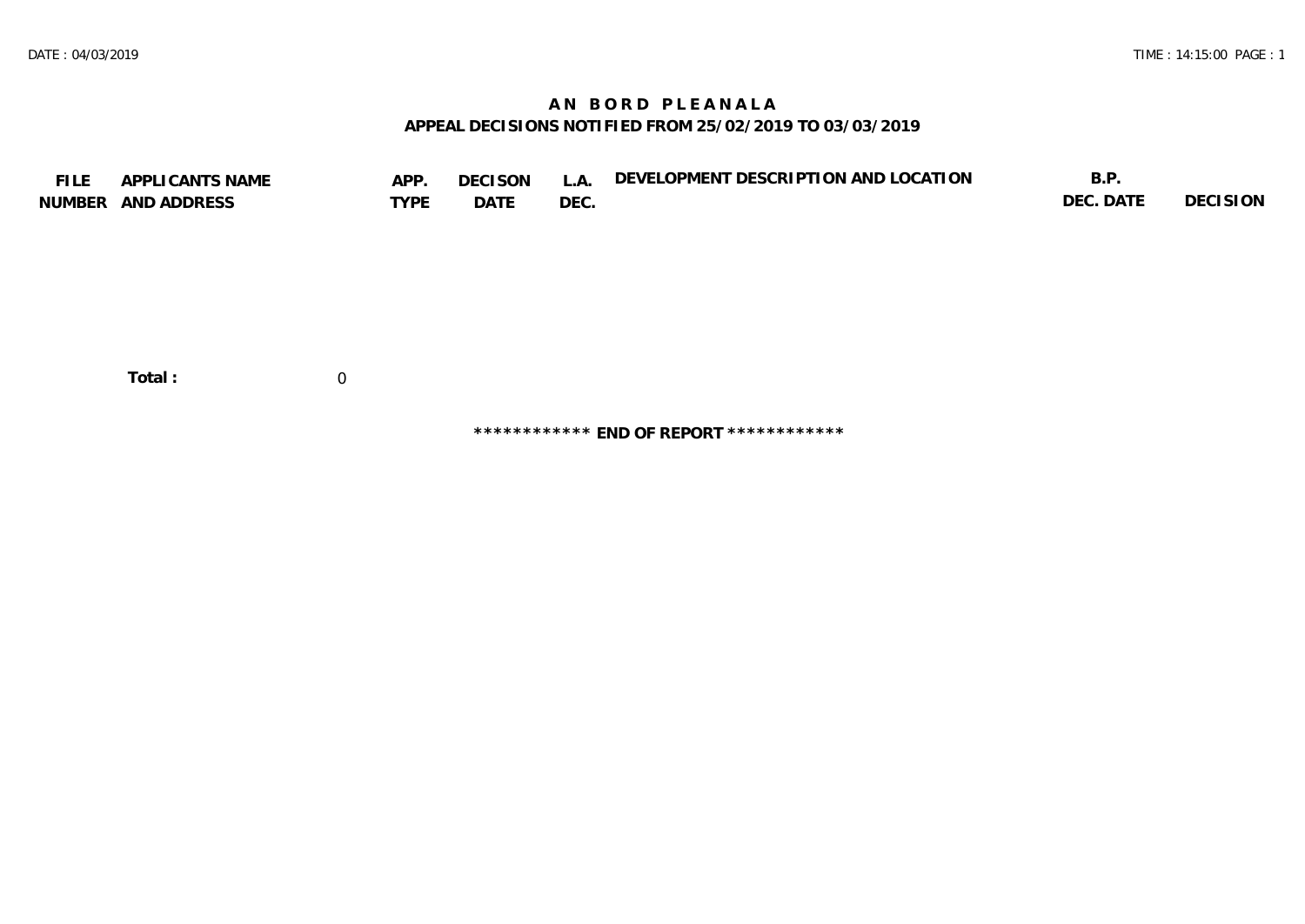# **A N B O R D P L E A N A L A APPEALS NOTIFIED FROM 25/02/2019 TO 03/03/2019**

| <b>DATE</b><br>AND ADDRESS<br><b>TYPE</b><br>DEC.<br>NUMBER                                                                                                                                                                                                                                                                                                                        | <b>DATE</b> |
|------------------------------------------------------------------------------------------------------------------------------------------------------------------------------------------------------------------------------------------------------------------------------------------------------------------------------------------------------------------------------------|-------------|
| Development consisting of (a) Construction of a used car prep<br>18/353<br>Kevin Egan Cars Ltd.<br>28/01/2019<br>P.<br>◡<br>building circa 510 sq.m., (b) Proposed new boundary<br>Drumaskibole<br>treatments on the southern site boundary and all associated site<br>Carraroe<br>development works and services provision.<br>Co. Sligo<br>Drumaskibole<br>Carraroe<br>Co. Sligo | 25/02/2019  |

| 19/2 | Vodafone Ireland Limited<br>Mountainview<br>Leopardstown<br>Dublin 18 | 19/02/2019 | Development consisting of retention of an existing 24 metre<br>high telecommunications support structure with antennas,<br>equipment container and associated equipment within a fenced<br>compound and access track. The development forms part of<br>Vodafone Ireland's existing GMS and 3G Broadband | 28/02/2019 |
|------|-----------------------------------------------------------------------|------------|---------------------------------------------------------------------------------------------------------------------------------------------------------------------------------------------------------------------------------------------------------------------------------------------------------|------------|
|      |                                                                       |            | telecommunications network.                                                                                                                                                                                                                                                                             |            |

Cleavry Castlebaldwin Co Sligo